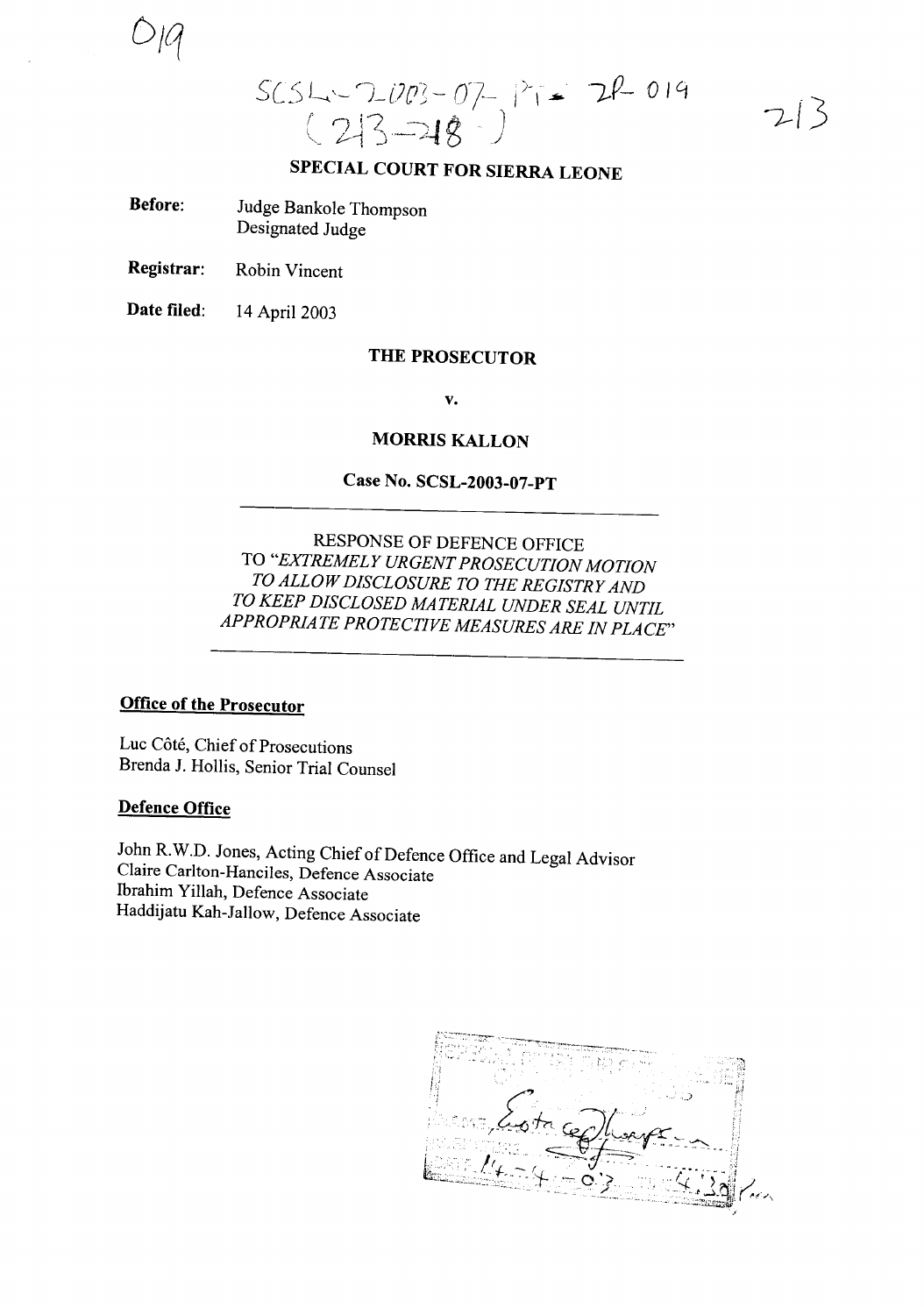# $244$

- 1. Pursuant to Rule 45 of the Rules of Procedure and Evidence (the "Rules") of the Special Court for Sierra Leone (the "Court"), the Defence Office files this Response to the *"Extremely Urgent Prosecution Motion to Allow Disclosure to the Registry and to keep disclosed material under seal until appropriate protective measures are in place",* dated <sup>7</sup> April <sup>2003</sup> and filed by the Registry on <sup>9</sup> April <sup>2003</sup> ("Prosecution Disclosure Motion").
- 2. This Response is filed on behalf of Morris Kallon, who has not yet been assigned Counsel. It is anticipated that Accused persons ("Accused"), who have either appointed their own Counsel or been assigned Counsel will file their own Responses.

## I. The Need for Protective Measures to be Effective

- 3. The Defence Office naturally shares the concerns of the Office of the Prosecutor ("OTP") for witness protection, which is <sup>a</sup> significant concern of the Court. Measures for the protection of witnesses must obviously be *effective.* It follows from this that it would be futile if <sup>a</sup> Motion for the protection of witnesses were rendered ineffective by virtue of disclosure taking <sup>p</sup>lace before the appropriate protective measures could be put in <sup>p</sup>lace. Accordingly, the Defence Office agrees with the principle that disclosure should not take <sup>p</sup>lace until the Chamber has rendered <sup>a</sup> decision on the *Prosecution Motion for Immediate Protective Measures for Witnesses and Victims andfor Non-Public Disclosure* dated <sup>7</sup> April <sup>2003</sup> and filed by the Registry on <sup>9</sup> April <sup>2003</sup> ("Prosecution Protective Measures Motion"). The Defence Office therefore agrees with the terms of the draft Order proposed by the OTP.
- 4. With respect to the protective measures requested by the OTP, the Defence Office will file <sup>a</sup> substantive response on the merits of the proposed measures within the deadline set out in Rule  $7(C)$  of the Rules.

# II. The Time-Limit for Filing Preliminary Motions

5. Since the time-limit for filing Preliminary Motions under Rule <sup>72</sup> of the Rules is determined by reference to the date of disclosure, such Motions having to be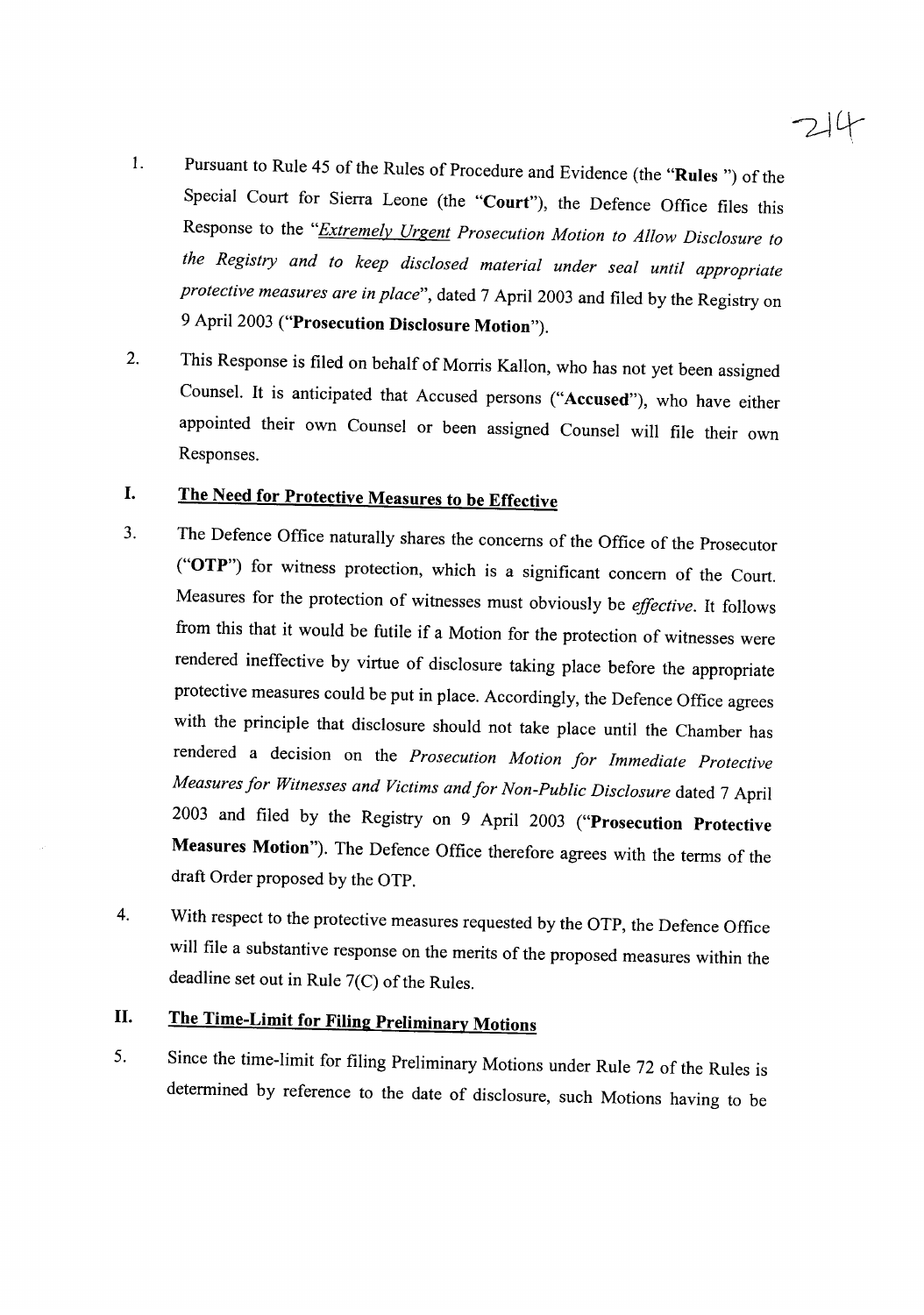brought *"within* <sup>21</sup> *days following disclosure by the Prosecutor to the Defence of all the material envisaged by Rule 66(A)(i)"* (Rule 72(A)), the Defence Office requests the Chamber, in rendering <sup>a</sup> decision on the Prosecution Disclosure Motion, to clarify that the <sup>21</sup> day time-limit shall run from the date upon which disclosure to assigned or appointed Counsel has taken <sup>p</sup>lace. This is the position set out in the Registrar's *Practice Direction on Disclosure by the Prosecutor* dated <sup>10</sup> April <sup>2003</sup> (Annex A), in particular paragraphs <sup>8</sup> and <sup>9</sup> thereof, and indeed it follows from first principles of logic and fairness. It is submitted that it would assist all Parties for the matter to be clearly settled in an Order or Decision rendered by the Chamber.

Dated this 14<sup>th</sup> day of April, 2003

DEFENCE OFFICE

Um jours

John R.W.D. Jones, Acting Chief of Defence Office and Legal Advisor Claire Carlton-Hanciles, Defence Associate Ibrahim Yillah, Defence Associate Haddijatu Kah-Jallow, Defence Associate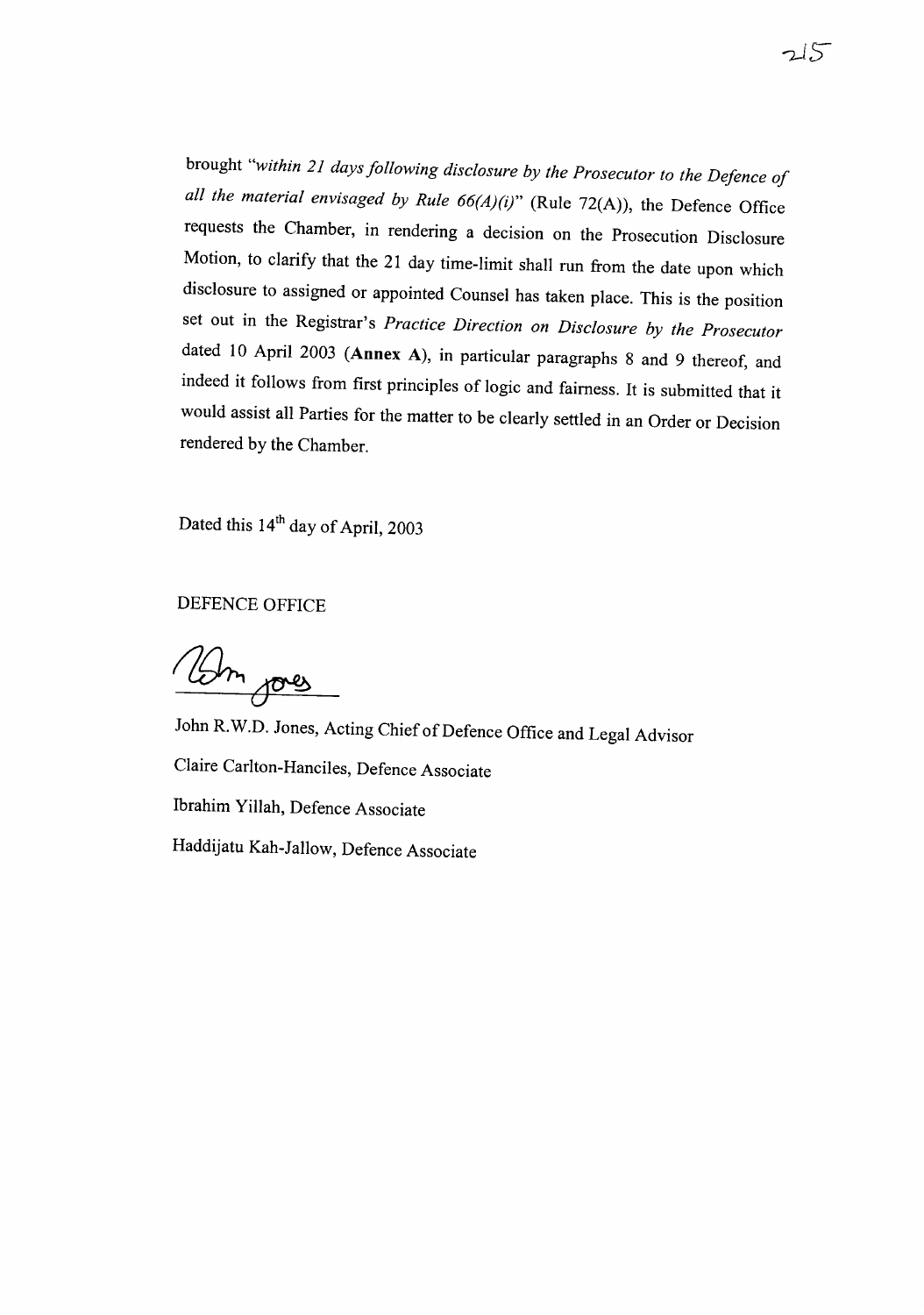### **Annex A:**

Registrar's *Practice Direction on Disclosure by the Prosecutor*

dated 10 April 2003

 $\Delta \sim 10^4$ 

 $\ddot{\phantom{0}}$ 

 $\frac{1}{2} \mathcal{O}$ 

 $\mathcal{L}^{\mathcal{L}}$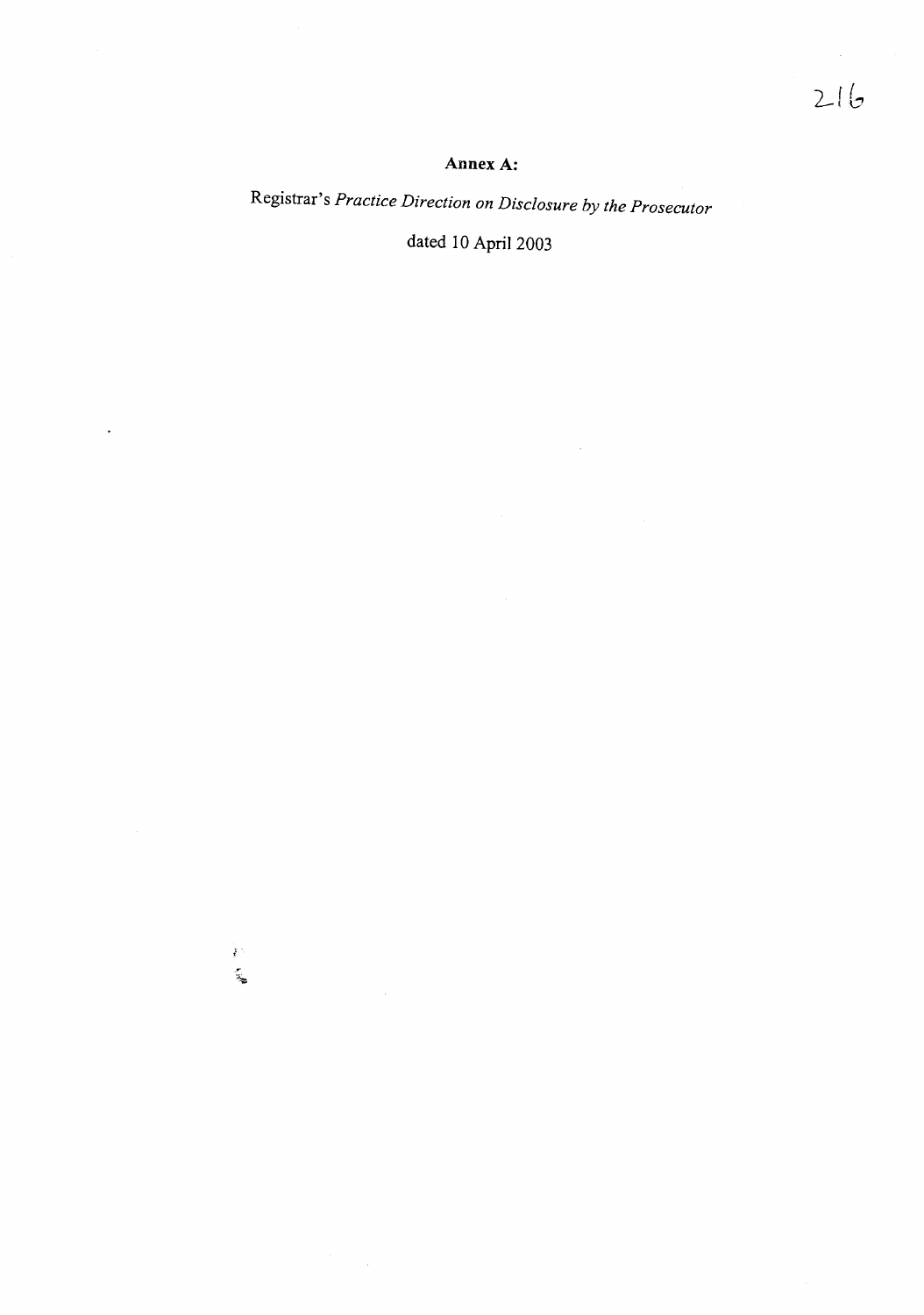### SPECIAL COURT **FOR** SIERRA LEONE BANK OF SIERRA LEONE · KINGTOM COMPLEX · FREETOWN, SIERRA LEONE PHONE: (212) 963-9915, EXT. 5160/5162/5163 • FAX EXT.: 5161 <sup>2</sup> UN PLAZA' DC2-470' UNITED NATIONS' NEW YORK, N.Y. 10017 PHONE: (917) 367-2457 • FAX: (917) 367·2459

### MEMORANDUM

10 April 2003

 $\angle$  $2f\overline{f}$ 

TO: The President and all the Judges, The Prosecutor, Defence Office, Registry Chiefs of Section

FROM: Robin Vincent, Registrar

SUBJECT:

PRACTICE DIRECTION ON DISCLOSURE BY THE PROSECUTOR

- 1. In accordance with Rule 33(D), whereby the Registrar may, in consultation with the President (or Vice President in his absence) issue Practice Directions addressing particular aspects of the practice and procedure in the Registry of the Special Court and in respect of other matters within the powers of the Registrar.
- 2. Considering the nature and functions of staff within the Registry's Defence Office and the request by the Prosecutor for direction as regards procedures for disclosure;
- 3. Considering Rule 66 (A)(i) on Disclosure of materials by the Prosecutor, whereby the Prosecutor shall, within 30 days of the initial appearance of an accused disclose to the Defence copies of the statements of all witnesses whom the Prosecutor intends to call to testify and all evidence to be presented pursuant to Rule 92bis at trial. Upon good cause shown a judge of the Trial Chamber may order that copies of the statements of additional prosecution witnesses be made available to the Defence within a prescribed time.
- 4. I hereby direct that all disclosure must be made to counsel for the Accused.
- j: 5. In the case of counsel hired by an Accused (or his family) the position is clear, Rule 44 governs the criteria for such counsel being admitted to represent an Accused of the Court. The Names and contact details of such counsel may be found with the Defence Office which will assist in the disclosure process as necessary.
- 6. In the Case of Accused who have been declared indigent (pending investigation) and where the Judge has instructed the Registrar to assign counsel, disclosure shall be made to assigned counsel. Counsel shall be assigned by letter, which will be

1